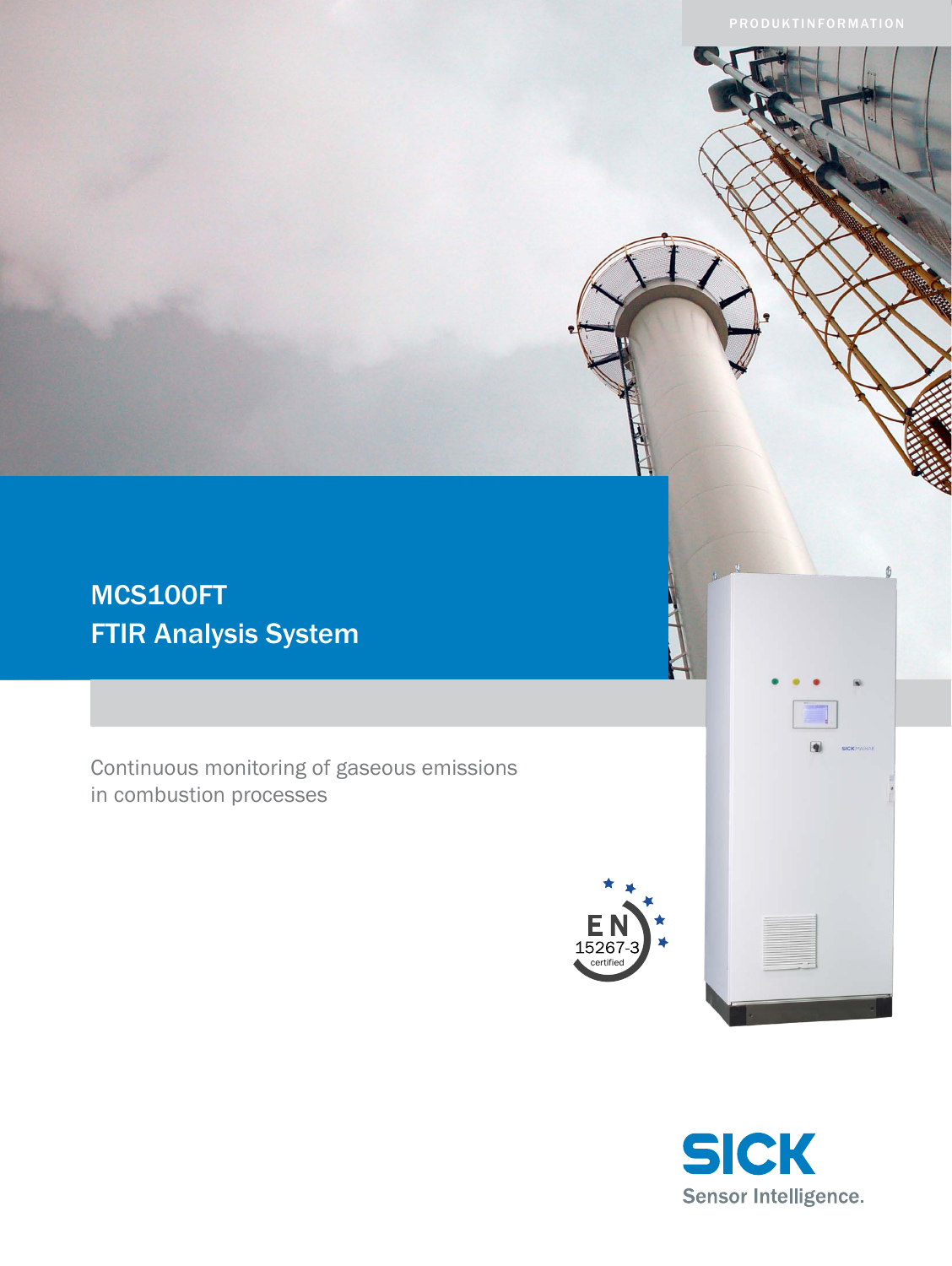# MCS100FT Everything under control with advanced, proven technology

### AREAS OF APPLICATION

- Waste incineration plants and multifuel furnace plants, for example cement works
- Power stations, also with additional fuels
- Plants with chemical combustion
- Aluminium production, steel and iron production
- Smelting plants

## **COMPLETE MONITORING**

- An analysis system for continuous emission monitoring
- HF, HCI,  $SO<sub>2</sub>$ , NO, NO<sub>2</sub>,  $NO<sub>x</sub>$ , CO, NH<sub>3</sub>, N<sub>2</sub>O, CH<sub>4</sub> and additionally  $CO<sub>2</sub>$ ,  $H_2O$ ,  $O_2$  and VOC
- Designed for the following directives and requirements: 2001/80/EC, 2000/76/EC, TA Luft, MCERT, US EPA, GOST

### **STURDY ANALYSIS**

- More than 30 years of experience in spectroscopic emission measurement and more than 2000 installed systems
- Long term stable measured values thanks to automatic spectrum adjustment
- Low maintenance effort, intervals of typically 3 … 6 months

## CONTROL OF HF LIMIT VALUES

- True monitoring of strict HF limit values:
	- $-0$  ... 3.0 mg/m<sup>3</sup>
	- Specially optimized analysis for HF, from sampling to the sample gas cell
- Short reaction time of approx. 200 s
- Smallest HF measuring range tested for suitability for multi-component systems

## EN 15267-3  $(VDI 4203-2)$

- Complies with minimum requirements of Directive EN 15267-3 (QAL1)
- Overall system, from sampling to data evaluation, tested for suitability
	- With test gas feeding before sampling filter
- Complies with EN 14181 requirements for QAL2 and QAL3
- Qualified, experienced support for official acceptance

## PERFORMANCE FEATURES

- Extractive multi-component analysis system with up to 13 measuring components
- Standardized system technology
	- Extractive high-temperature measuring technology
	- Representative gas sampling
	- Also for corrosive, aggressive media
	- Ejector principle with high gas flow; no memory effects, short reaction time  $(t_{90})$
	- High temperature sample gas cell made of non-corrosive material
	- Automatic zero and calibration gas cycles, back flushing and filter cleaning
- Two measuring points can be directly connected
- Usage of state-of-the-art FTIR technology (Cube Corner interferometer): Precise and reliable measuring results
- Comfortable touchscreen operating unit
- Innovative SOPAS-ET software for
	- direct access via PC
	- remote control and remote maintenance at the push of a button
- Easy to use Logbook function
	- All important information available at all times
- Communication (e.g. PROFIBUS, Modbus, TCP/IP, OPC)
- Tailored solutions for the respective customer requirements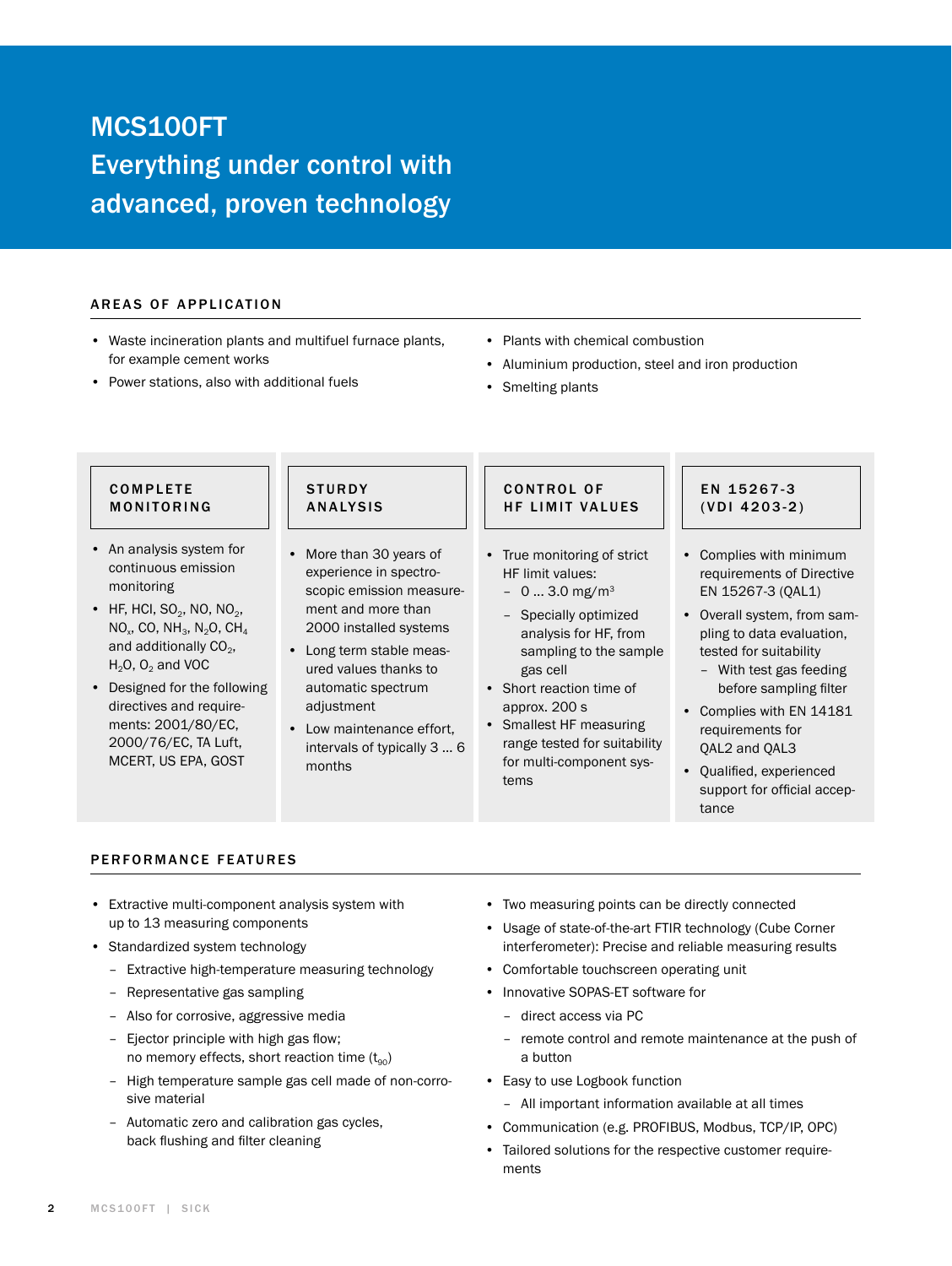

Touchscreen operating unit on-board

### **SYSTEM COMPONENTS**



#### FTIR MEASURING PRINCIPLE

Infrared spectroscopy according to the Fourier Transformation (FTIR) principle ensures high measuring precision – especially in combination with the proven sample gas cell. Exact gas concentrations from selected gas components are determined from very fast spectrum measurement using chemometric models. The Cube Corner technique used by the interferometer delivers very reliable and stable measuring results. "Rocksolid spectrometer" with high spectral resolution and high measuring speed, unaffected by vibration and temperature and permanently adjusted.